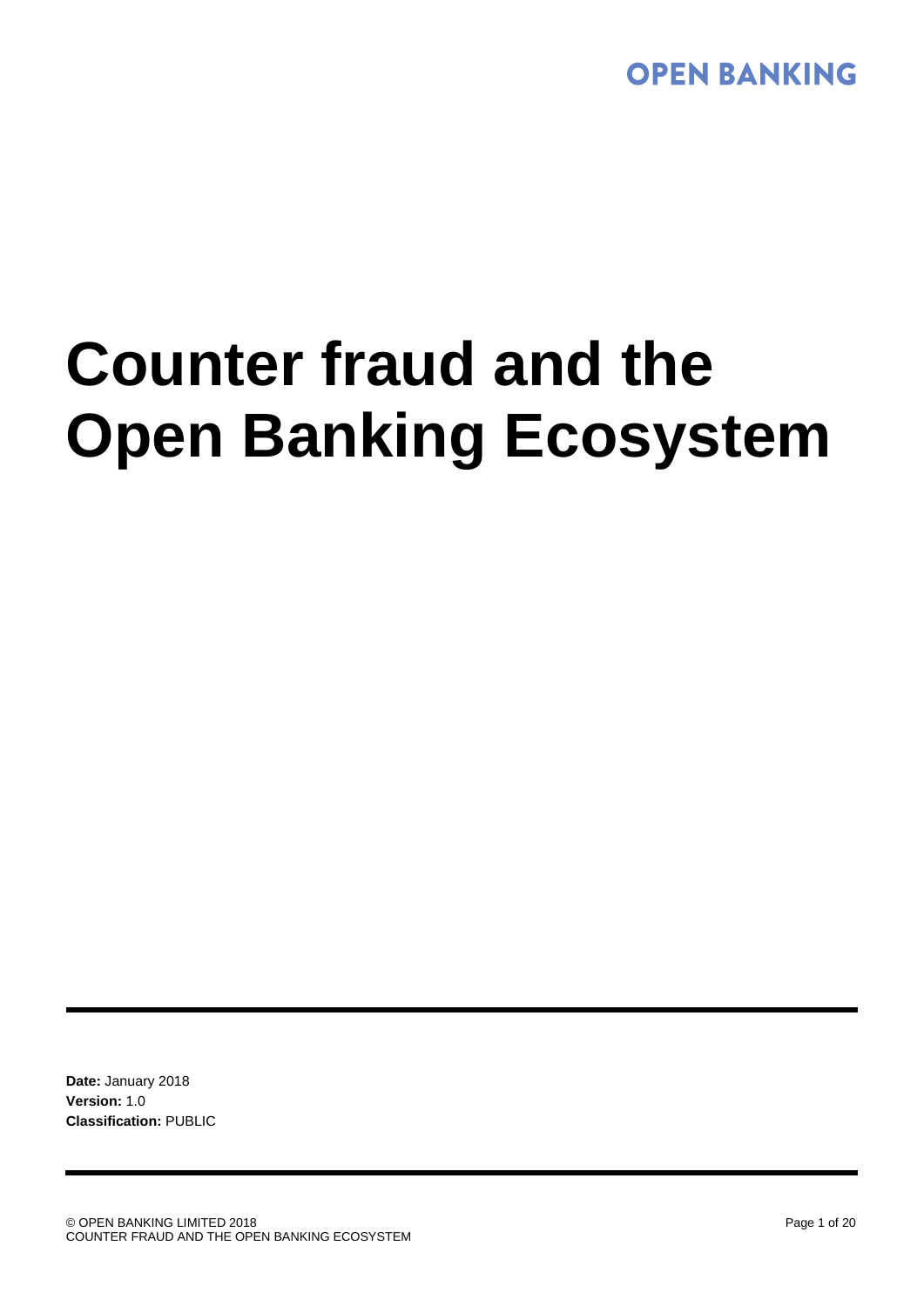### With thanks to our contributing organisations

| Bank of Ireland                  |
|----------------------------------|
| <b>Barclays Bank</b>             |
| Danske Bank                      |
| <b>Financial Fraud Action UK</b> |
| <b>HSBC Group</b>                |
| <b>Lloyds Banking Group</b>      |
| Nationwide                       |
| PayM                             |
| Royal Bank of Scotland Group     |
| Santander                        |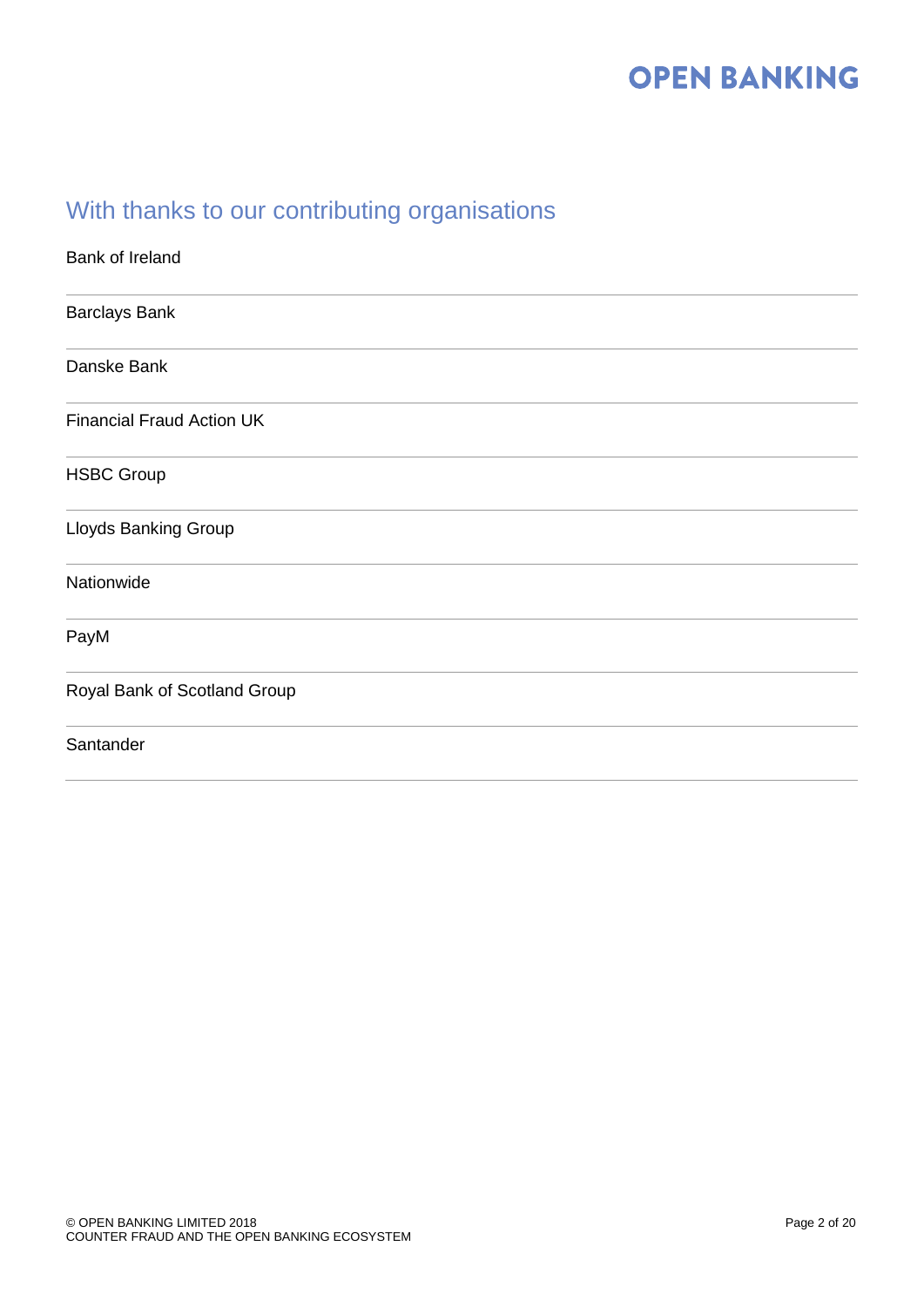### **Contents**

| 1                          | <b>BACKGROUND &amp; CONTEXT</b>                                             | 5              |
|----------------------------|-----------------------------------------------------------------------------|----------------|
| 2                          | SCOPE OF THE COUNTER FRAUD APPROACH                                         | $\overline{7}$ |
| 3                          | <b>APPROACH</b>                                                             | 8              |
| 4                          | <b>COUNTER FRAUD PRINCIPLES</b>                                             | 9              |
| 5                          | <b>IDENTIFIED THREATS</b>                                                   | 9              |
| 5.1                        | Fraud threats within the scope of the Open Banking Implementation Ecosystem | 10             |
| 6                          | <b>FRAUD PREVENTION</b>                                                     | 10             |
| 6.1                        | <b>OB Security Profile</b>                                                  | 11             |
| 6.2                        | <b>Application Security</b>                                                 | 12             |
| 6.3                        | Education and good practice                                                 | 12             |
| 6.4                        | <b>Operational Controls</b>                                                 | 13             |
| 6.5                        | <b>API Risk Indicators</b>                                                  | 13             |
| 6.6                        | <b>Participant Fraud Controls</b>                                           | 13             |
| 7                          | <b>FRAUD DETECTION</b>                                                      | 14             |
| 7.1                        | Participant Enrolment                                                       | 14             |
| 7.2                        | <b>Security Operations</b>                                                  | 15             |
| 7.3                        | Information and Intelligence Sharing                                        | 15             |
| <b>FRAUD RESPONSE</b><br>8 | 16                                                                          |                |
| 8.1                        | Revocation                                                                  | 16             |
| 8.2                        | <b>Liability Model</b>                                                      | 16             |
| 8.3                        | Data breaches                                                               | 16             |
| 8.4                        | Financial fraud and unauthorised transactions                               | 16             |
| 8.5                        | Dispute management system                                                   | 17             |
| 9                          | FURTHER MITIGATIONS FOR FUTURE INVESTIGATION                                | 17             |
| 9.1                        | Data and Analytics                                                          | 17             |
| 9.2                        | <b>Operational Risk Management Capability</b>                               | 18             |
| 9.3                        | Machine Based Learning                                                      | $18$           |
| 9.4                        | Co-ordinated response across Participants                                   | 18             |
| 9.5                        | <b>Crisis Response</b>                                                      | 19             |
| 9.6                        | Sharing of intelligence relating to data breaches                           | 19             |
|                            |                                                                             |                |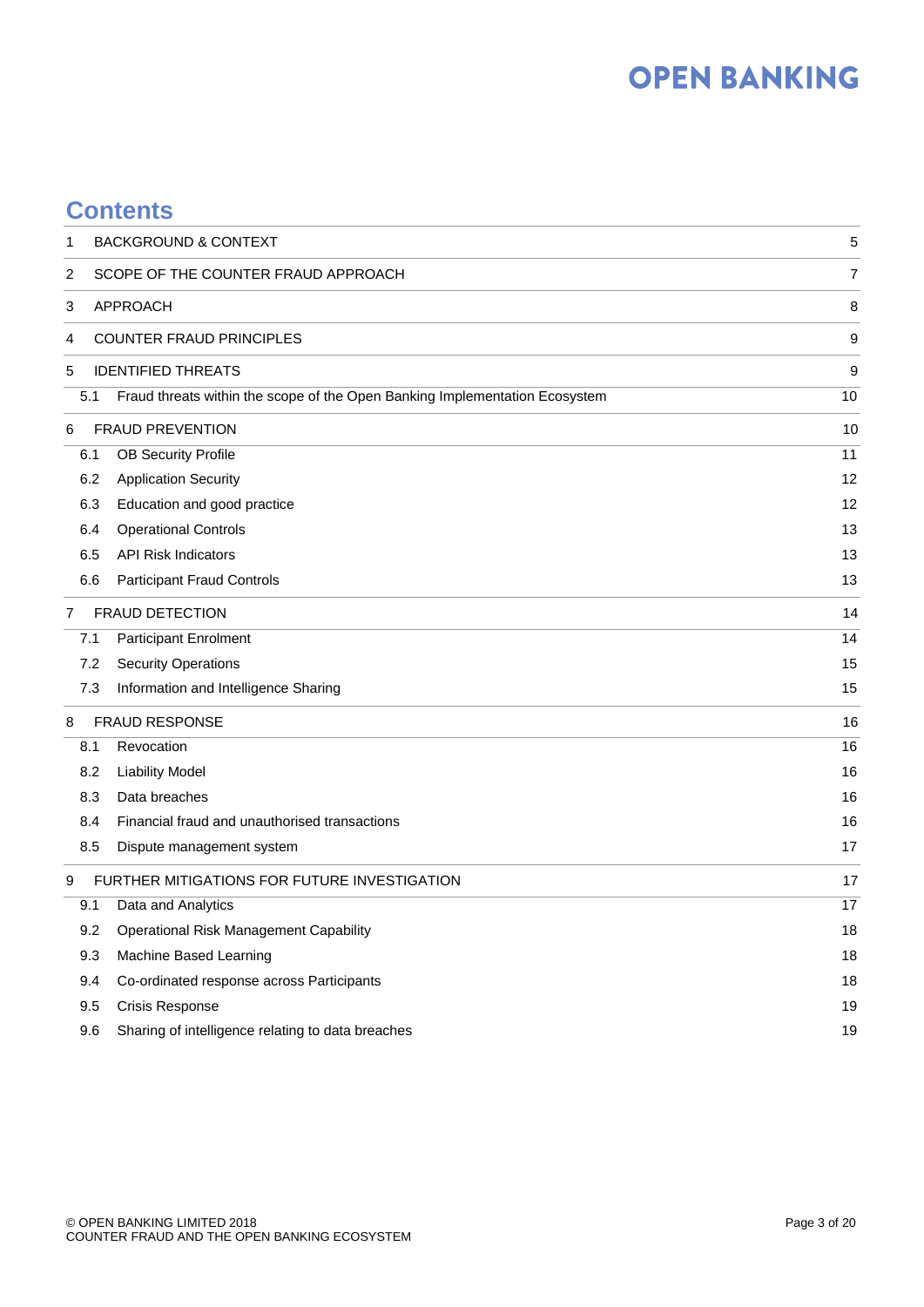### **Executive summary**

This document details the counter fraud approach that will protect the Open Banking Ecosystem and mitigate the risks arising from fraudulent activity. It has been developed and approved by members of the Open Banking Counter Fraud Strategy Group (CFSG).

The counter fraud approach abides by the IT Security Principles that were approved by Implementation Entity Steering Group (IESG) in 2016:

- The service will be highly available and highly secure
- The Information Security risk appetite is very low
- The service must engender customer confidence and trust
- Decisions will be risk based
- Security must be embedded in all aspects of the solution

This approach does not define counter fraud policies or processes for Participants. These remain the responsibility of each Participant involved in delivery of open banking transactions.

In the Autumn Budget on 22 November 2017, the Chancellor of the Exchequer announced an expansion of the Open Banking Implementation Entity scope<sup>1</sup>. The Open Banking Implementation Entity will undertake a further threat analysis of the additional scope in Q1 2018 with a view to implementing mitigating actions.

The Counter Fraud Approach details the steps taken by the Open Banking Implementation Entity and Participants to identify, assess and mitigate identified fraud threats. These steps are split into the areas of:

<sup>1</sup> [https://www.openbanking.org.uk/wpcore/wp-content/uploads/2017/11/FAO-CMA\\_Proposed-Amendments-to-](https://www.openbanking.org.uk/wpcore/wp-content/uploads/2017/11/FAO-CMA_Proposed-Amendments-to-Agreed-Arrangements_v_final.pdf)[Agreed-Arrangements\\_v\\_final.pdf](https://www.openbanking.org.uk/wpcore/wp-content/uploads/2017/11/FAO-CMA_Proposed-Amendments-to-Agreed-Arrangements_v_final.pdf)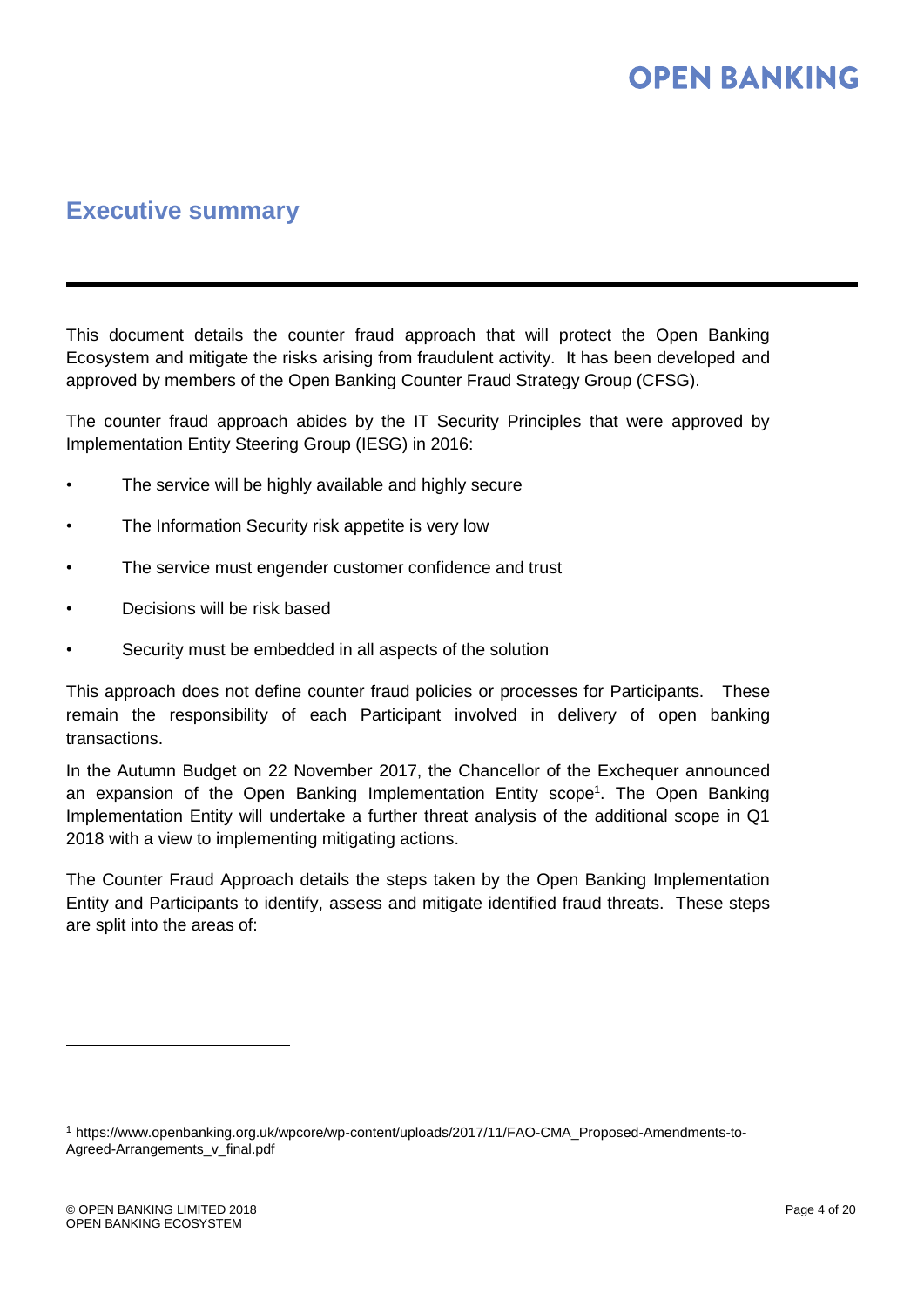| <b>Prevention</b>                                                   | <b>Detection</b>                                                       | <b>Response</b>                            |
|---------------------------------------------------------------------|------------------------------------------------------------------------|--------------------------------------------|
| Open Banking security<br>$\bullet$<br>profile                       | Participant enrolment<br>$\bullet$<br>Security operations<br>$\bullet$ | Revocation<br>Liability model<br>$\bullet$ |
| Application security<br>$\bullet$<br>Education & good practice<br>٠ | Information and<br>$\bullet$<br>intelligence sharing                   | Dispute management<br>$\bullet$<br>system  |
| Operational controls<br>$\bullet$                                   |                                                                        |                                            |
| API risk indicators<br>$\bullet$                                    |                                                                        |                                            |
| Participant fraud controls<br>٠                                     |                                                                        |                                            |

The counter fraud approach also details additional actions that will be scoped and assessed for viability in 2018:

- 1. Use of data and analytics
- 2. Operational risk management capability
- 3. Machine based learning
- 4. Co-ordinated response across Participants
- 5. Crisis response

Implementation of many of these actions falls outside the Open Banking Implementation Entity scope – scoping and viability assessment will be undertaken by the Open Banking Implementation Entity with a view to implementing in the appropriate organisation once approved by the IESG.

### <span id="page-4-0"></span>**1 BACKGROUND & CONTEXT**

Fraud is defined by the Fraud Act as an act (of intent or omission) carried out with the purpose to "make a gain for himself or another or to "cause a loss to another or to expose another to a risk of loss". Fraud can take many forms and is acknowledged to be impossible to eliminate. The recent introduction of innovative technology and payment methods has increased the opportunities for bad actors to instigate financial fraud in the UK. Traditional methods of fraud (such as money laundering) have become easier to instigate and have been joined by new methods such as impersonation and computer insertion. The values associated with financial fraud are a significant drain on financial institutions, consumers and the UK economy.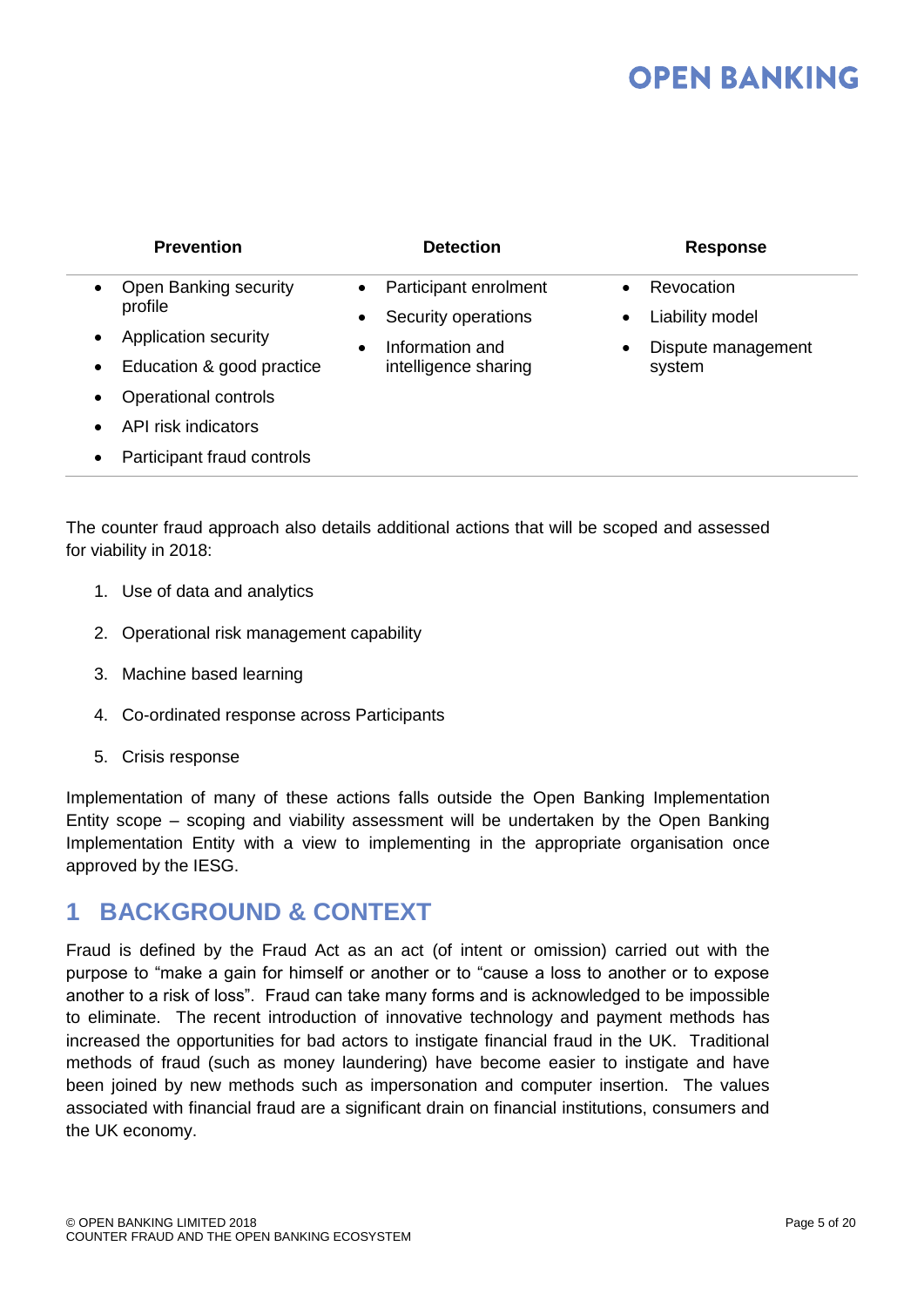

Financial fraud losses arising from remote payments, credit cards and cheques totalled £768m in 2016 which represented an increase of 2% on 2015 (following a 26% rise in 2014). A further £1.38bn of financial fraud was prevented<sup>2</sup>. The National Crime Agency (NCA) estimates that total fraud losses in the UK could be as much as £193bn and UK residents are more likely to be victims of fraud than any other crime. Corrupt individuals working in financial institutions are key enablers to fraud whilst the use of malware and phishing is a key driver<sup>3</sup>. . 'Card not present' fraud carries an inherently higher risk of fraud, with losses increasing by 9% in 2016 to £432.2m. This was primarily due to use of card details stolen through data loss, phishing (email) and smishing (text message) activity.

The development of APIs for secure sharing of customer information could increase opportunities for financial fraud which will need to be managed and mitigated effectively by Participants. For example:

- The introduction of new types of regulated payment services could increase the likelihood of security breaches and data losses leading to either direct fraud losses or a fraudulent approach on another channel
- Fraudsters are increasingly using social engineering (phishing email, vishing phone, and smishing – SMS messages) to gain access to customer information and enable fraud
- The increased use of technology can increase the ability to perpetrate fraud against individuals – through spoofing of phone numbers and email addresses to persuade victims to share confidential or personal information
- The use of opaque business structures could be used to circumvent anti-money laundering measures using third party providers to break the trail of the laundering process

Several external studies and articles relating to open banking have identified fraud and the risk of fraud as a key barrier to take up of new payment services by Payment Services Users (PSUs). A robust approach to fraud from all Participants is critical to ensuring successful implementation of the programme.

<sup>2</sup> Fraud The Facts 2017 – The definitive overview of payment industry fraud, FFA UK, 30 March 2017

<sup>3</sup> National Strategic Assessment of Serious and Organised Crime 2017, National Crime Agency, 28 June 2017. The language used here is that of the NCA report – corrupt actors are considered threat actors and key drivers of fraud are threat vectors in the OB risk assessment.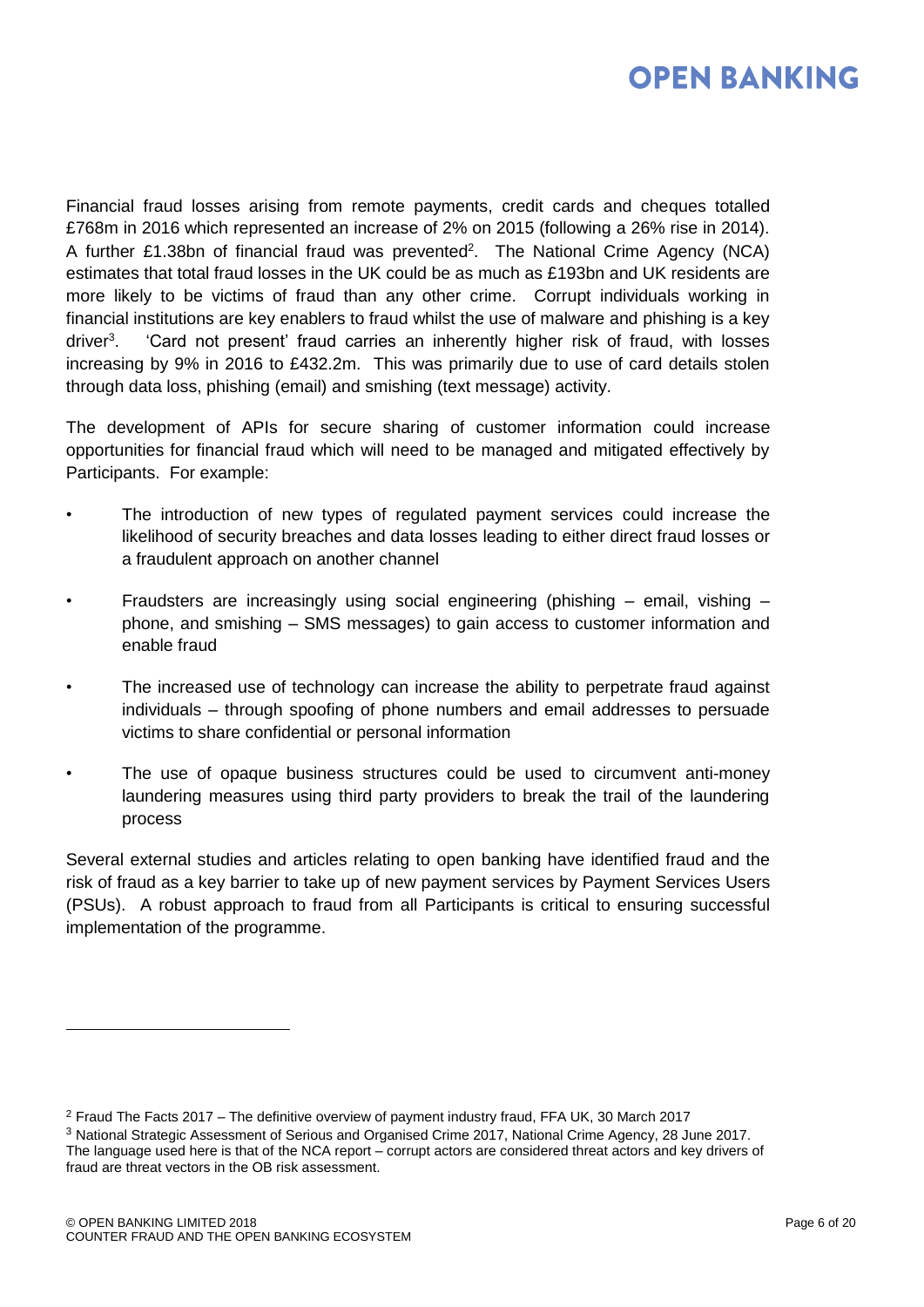### <span id="page-6-0"></span>**2 SCOPE OF THE COUNTER FRAUD APPROACH**

The Counter Fraud Approach addresses fraud risks that arise between Participants (the Open Banking Triangle of Trust). There is also a risk of fraud within open banking transactions being invisible to the Open Banking Implementation Entity and poorly coordinated across Participants and PSUs. Consequently, additional activity is identified which could mitigate fraud across the ecosystem – and provide a level of protection for PSUs and SMEs. Implementing this activity is beyond the scope of the Open Banking Implementation Entity; the role of the Open Banking Implementation Entity is limited to scoping and assessing potential options for implementation.



*Fig 1 the Open Banking Triangle of Trust*

The CFSG agreed that the approach needed to address the areas of: Technical Barriers & Solutions, Policy & Processes and Education & Communication. This supports safe and secure implementation of the Open Banking Ecosystem and forms part of the security approach to open banking transactions.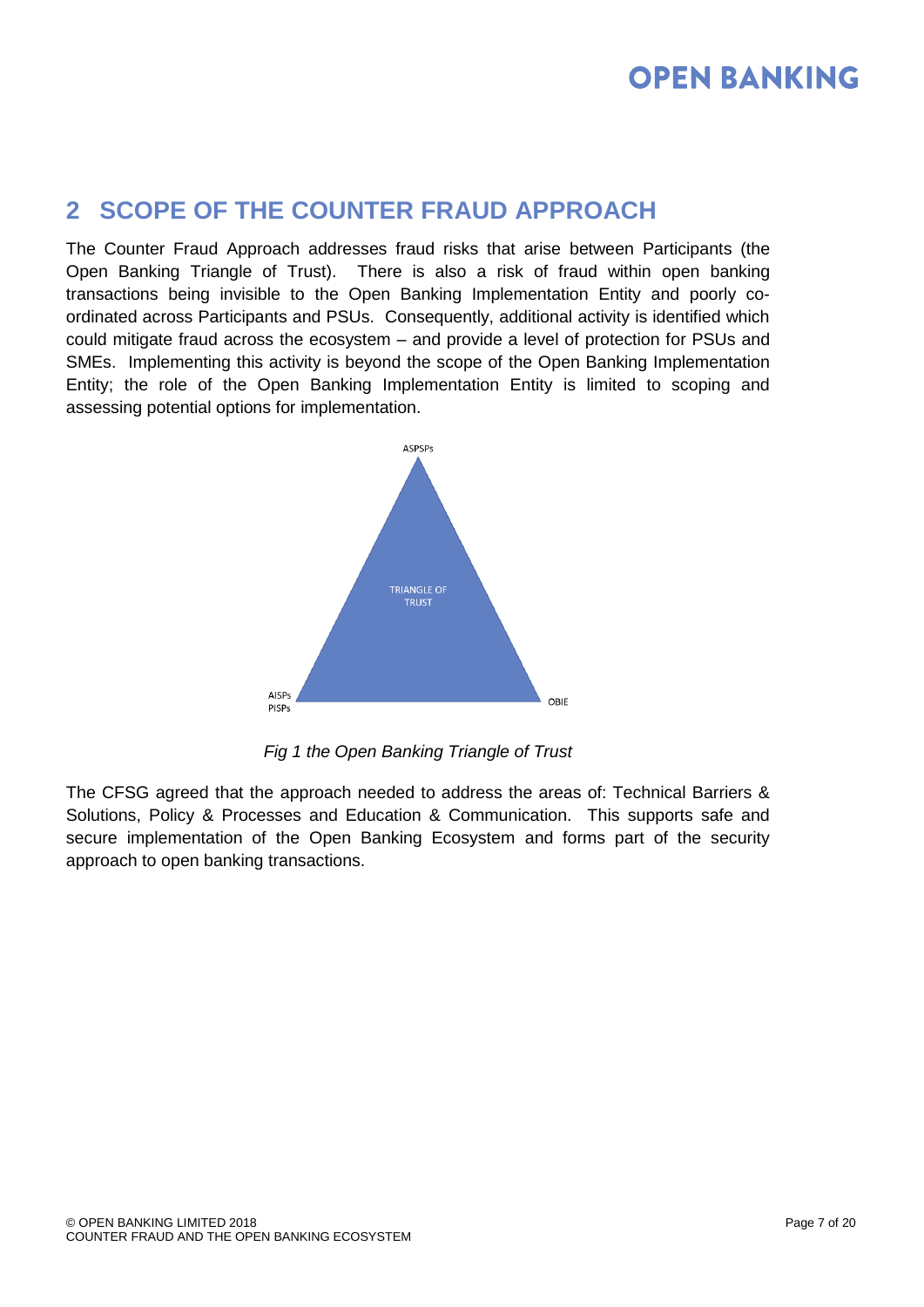

*Fig 2 Counter Fraud Approach Scope*

### <span id="page-7-0"></span>**3 APPROACH**

The Open Banking Implementation Entity Information Security Working Group (ISWG) agreed in early 2017 to create the CFSG which focusses specifically on counter fraud measures. This group drew on Open Banking Implementation Entity stakeholders for membership and held its inaugural meeting on 21 February 2017. The group meets regularly and undertakes the following activities:

- Review and assessment of Open Banking Implementation Entity proposals from a counter fraud perspective
- Analysis and feedback on proposed solutions
- Threat analysis of the Open Banking Ecosystem
- Development of a counter fraud approach to mitigate and manage identified fraud threats

All counter fraud strategies consist of three main components, which combine into mechanisms which deter fraud:

- 1. Prevention measures designed to stop fraud occurring in the first instance
- 2. Detection measures to identify fraud when prevention measures have failed
- 3. Response measures to respond, mitigate and resolve identified fraud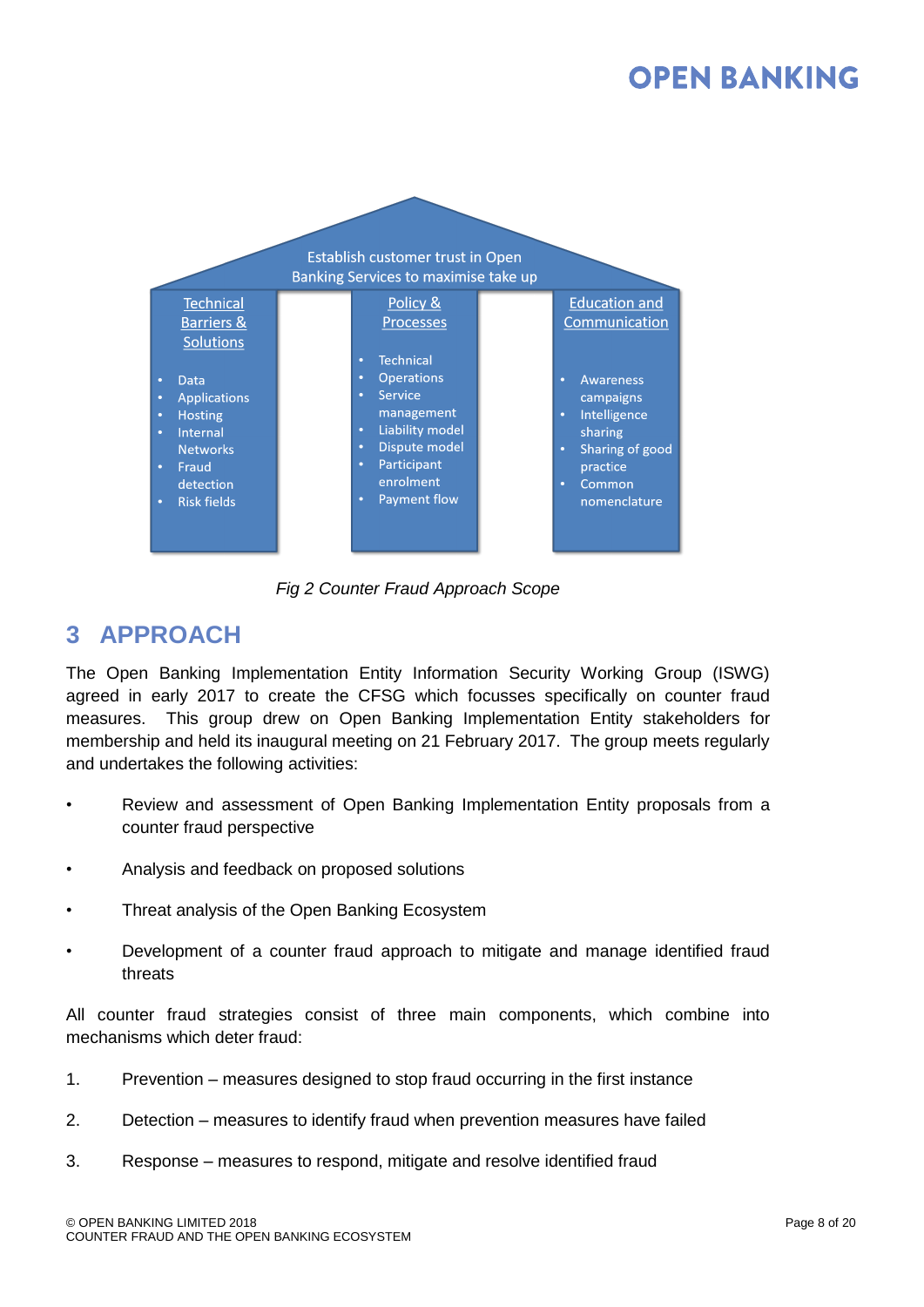

*Fig 3 Counter Fraud approach components*

### <span id="page-8-0"></span>**4 COUNTER FRAUD PRINCIPLES**

The following principles guide the Open Banking Implementation Entity Counter Fraud approach:

- PSD2 and PSR alignment
- Use or amend existing processes and approaches where possible
- Prevention, Detection and Response
- Continuous improvement throughout live services
- Majority agreement is sufficient for a recommendation to the programme
- Does not create barriers to entry for Participants
- Risk based approach
- Proportionate to potential threat and impact
- Risk appetite and fraud policy sits with the institution

### <span id="page-8-1"></span>**5 IDENTIFIED THREATS**

The CFSG reviewed the epics and stories in Confluence produced by the Open Banking Implementation Entity programme team for the 2018 launch. In May 2017, the Open Banking Implementation Entity and Fighting Financial Fraud Action UK (FFA UK) held a joint workshop which identified potential new or increased threat surfaces. Further workshops and meetings examined and assessed the threats before allocating them to the different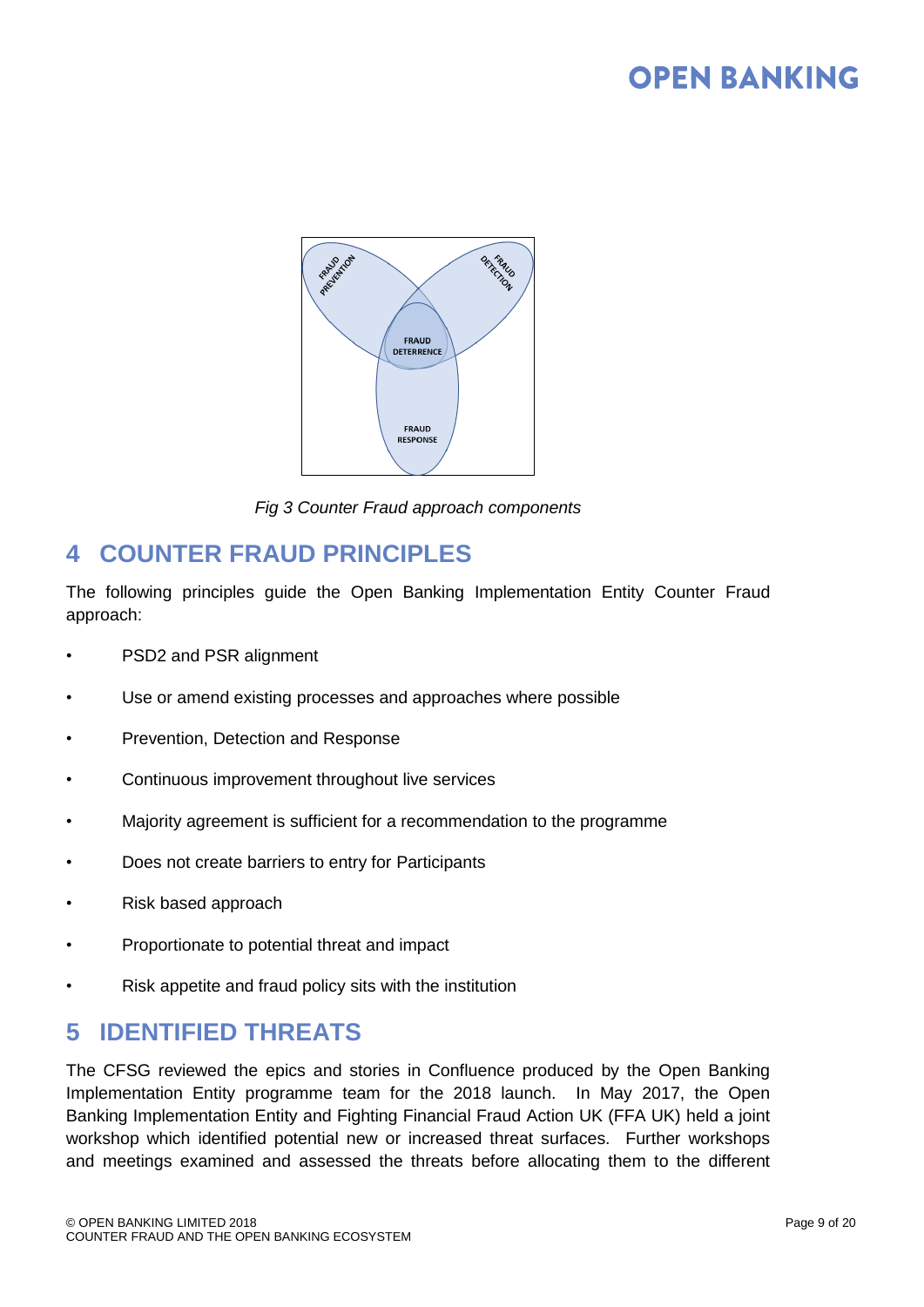classes of Participants involved in the Open Banking Ecosystem. Although no new fraud threat surfaces were identified, the group considered that access to account data and payment transactions could increase the threat surface and opportunities for fraudulent activity.

The likelihood and impact of individual risk varies depending on the device and technology used to transact using an Open Banking API – which adds complexity to the effectiveness of any mitigation activity. The transition period between implementation of the CMA order and Payment Services Directive II (PSD2) and the introduction of PSD2 Regulatory Technical Standards (RTS) could increase the potential for fraud. This is because consumers of open banking and PSD2 transactions will operate in a mixed environment of sometimes sharing their banking credentials (without an Open Banking API) and authorising transactions directly with their ASPSP (using Open Banking APIs). This counter fraud approach therefore addresses the fraud threats in operation at the launch of the Open Banking Ecosystem in January 2018 – and will adapt to changing circumstances as new products, services and requirements become available.

#### <span id="page-9-0"></span>**5.1 Fraud threats within the scope of the Open Banking Implementation Ecosystem**

Most of the identified fraud threats originate from the introduction of new types of regulated payment services which have the potential to increase fraud risks for consumers using these services. The Open Banking Implementation Entity is protecting its systems and processes – notably the Directory and its enrolment processes. Open Banking Participants have counter fraud policies and processes in place to address risks within their operations and sphere of influence.

Without ongoing monitoring, management and mitigation of these risks, there is a risk of reduced transformation of the UK banking sector from greater competition and innovation. The next stage of this approach proposes to focus on the consumer $4$  fraud threat in open banking transactions (both payment initiation and account information) and to identify potential mitigating actions to reduce this.

### <span id="page-9-1"></span>**6 FRAUD PREVENTION**

l

Fraud prevention employs techniques to stop fraud from occurring, although it is widely accepted that no single fraud prevention technique will be wholly successful. The Open Banking Implementation Entity fraud prevention techniques are layered with those from other parties:

<sup>&</sup>lt;sup>4</sup> In this instance the 'consumer' includes both individuals and businesses.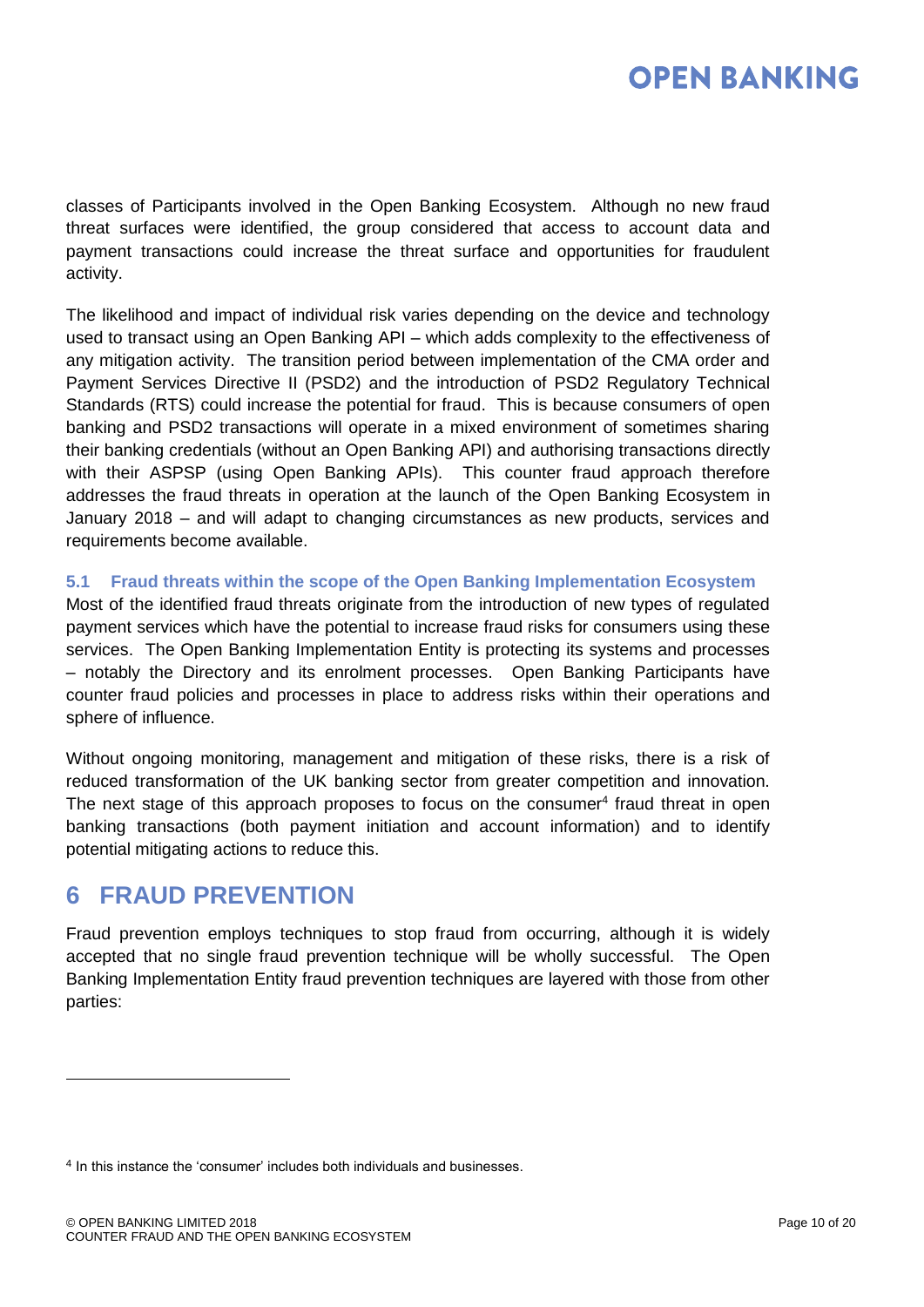

*Fig 4 The Open Banking Implementation Entity fraud prevention in context*

Fundamentally, open banking transactions from all providers are based on technical solutions - and use technology to increase competition in the UK banking sector. The use of APIs and cloud based services can increase threat surfaces and the likelihood and impact of fraudulent activity. A significant element of the Open Banking Implementation Entity fraud prevention therefore uses technical barriers – developed by the Open Banking Implementation Entity into an agreed security profile.

#### <span id="page-10-0"></span>**6.1 OB Security Profile**

The Open Banking Implementation Entity security methodology takes a layered approach to security, ensuring that security is designed into the APIs and messaging flows. The security profile is designed to ensure that all Participants can transact in a safe and secure manner, using common protocols.

The Open Banking Implementation Entity security profile defines how the Read/Write APIs are securing using a multi layered approach. The OAUTH 2.0 authorisation framework, and Open ID Connect identity authentication protocols are layered over Mutually Authenticated Transport Layer Security (MATLS) to provide a robust and secure security profile. The security profile is published on the Open Banking Implementation Entity website at https://www.openbanking.org.uk and contains details on:

- Open Banking Security Profile
- Security Architecture
- JSON Security Suite Information
- Implementation Guide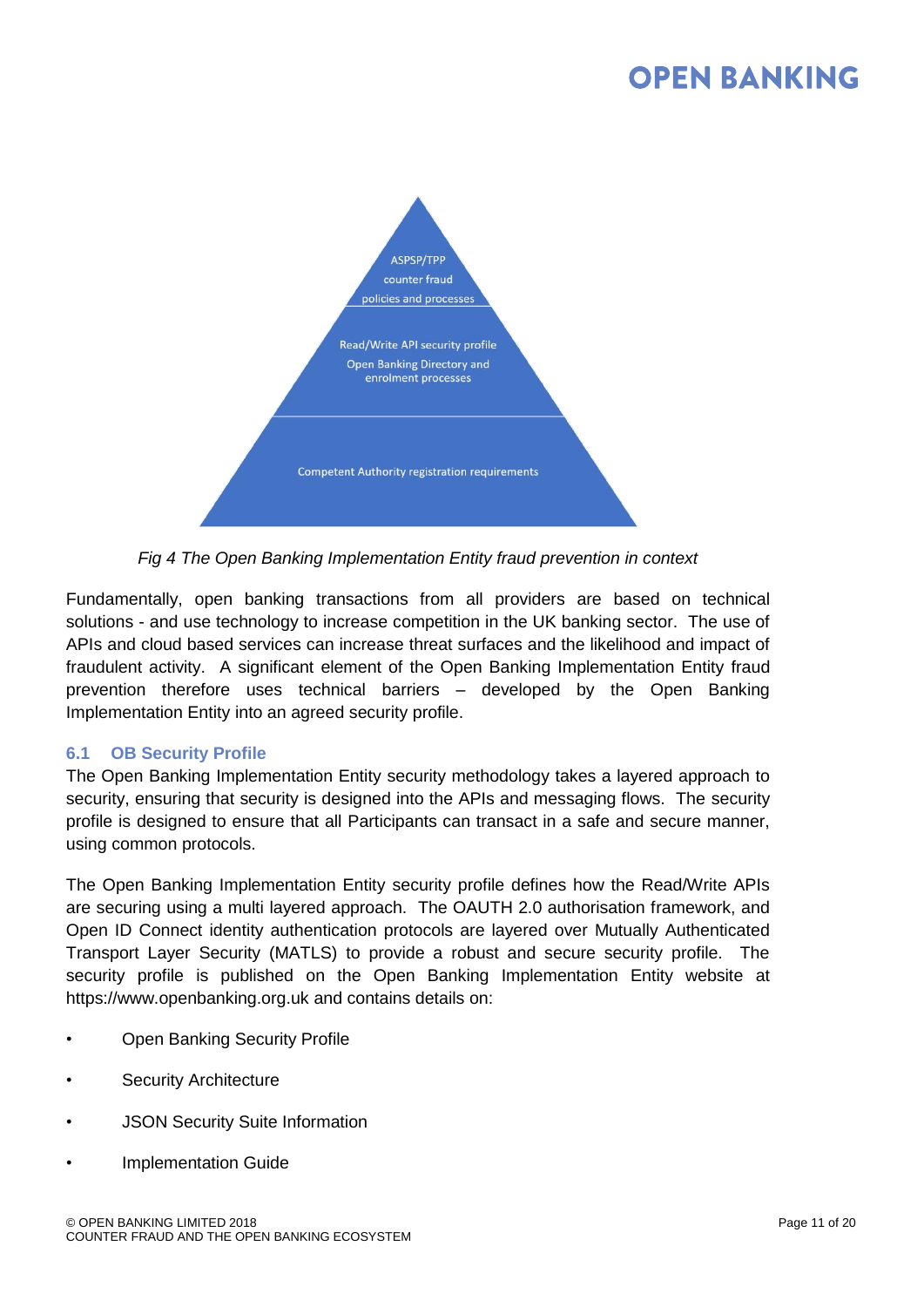The Security Profile also uses the OpenID Foundation's Financial API Read and Write (FAPI) API Security Profile. This specification is published on the OpenID Foundation website at openid.net.

The Open Banking Implementation Entity is a member of the OpenID Foundation, a nonprofit international standardisation organisation of individuals and companies committed to enabling, promoting and protecting OpenID technologies. The Open Banking Implementation Entity is working with the OpenID Foundation to ensure that the profile is maintained as a world class security standard which provides the very best protection available for all users.

#### <span id="page-11-0"></span>**6.2 Application Security**

The Open Banking Implementation Entity runs on a 'cloud first' approach utilising industry standard software-as-a-service applications. Every application has native security built into their delivery model and are also protected by Denial of Service (DDoS) protection and a Web Application Firewall (WAF). The Open Banking Implementation Entity has undertaken progressive penetration testing since November 2016 and has a regular programme in place to ensure ongoing threat identification and mitigation.

The core of the Open Banking Ecosystem is the Directory – which provides a 'whitelist' of Participants enrolled with the Open Banking Implementation Entity. The Directory maintains Participant data, provides a digital identity for an enrolled Participant and creates software statements for each application that utilises the Open Banking APIs. The Directory and transactions are secured using root PKI certificates.

The in-house development team includes embedded security architects and Identity and Access Management experts. All applications are regularly assured by both internal and external application security experts. The ISWG has signed off the assurance approach and provided a set of assurance requirements to the Open Banking Implementation Entity. This methodology ensures that the Open Banking Implementation Entity is constantly reviewing and refining its approach in line with requirements from Participants and industry best practice.

#### <span id="page-11-1"></span>**6.3 Education and good practice**

All fraud threat analysis identifies people as the weakest link in any process or interaction. Given the potential for open banking to lead to both monetary loss and data breaches, the CFSG quickly identified that good practice guides to prevent fraudulent activity were of value. There are many organisations already producing material and the purpose of the Open Banking Implementation Entity guidance is to build on existing material to make it relevant to open banking products and services. The wide number of stakeholders supporting the Open Banking Implementation Entity has been beneficial in producing these guidance documents.

The counter fraud good practice guide can be found on http://www.openbanking.org.uk and is designed to be read alongside the Information Security good practice guide to support a secure and safe open banking environment.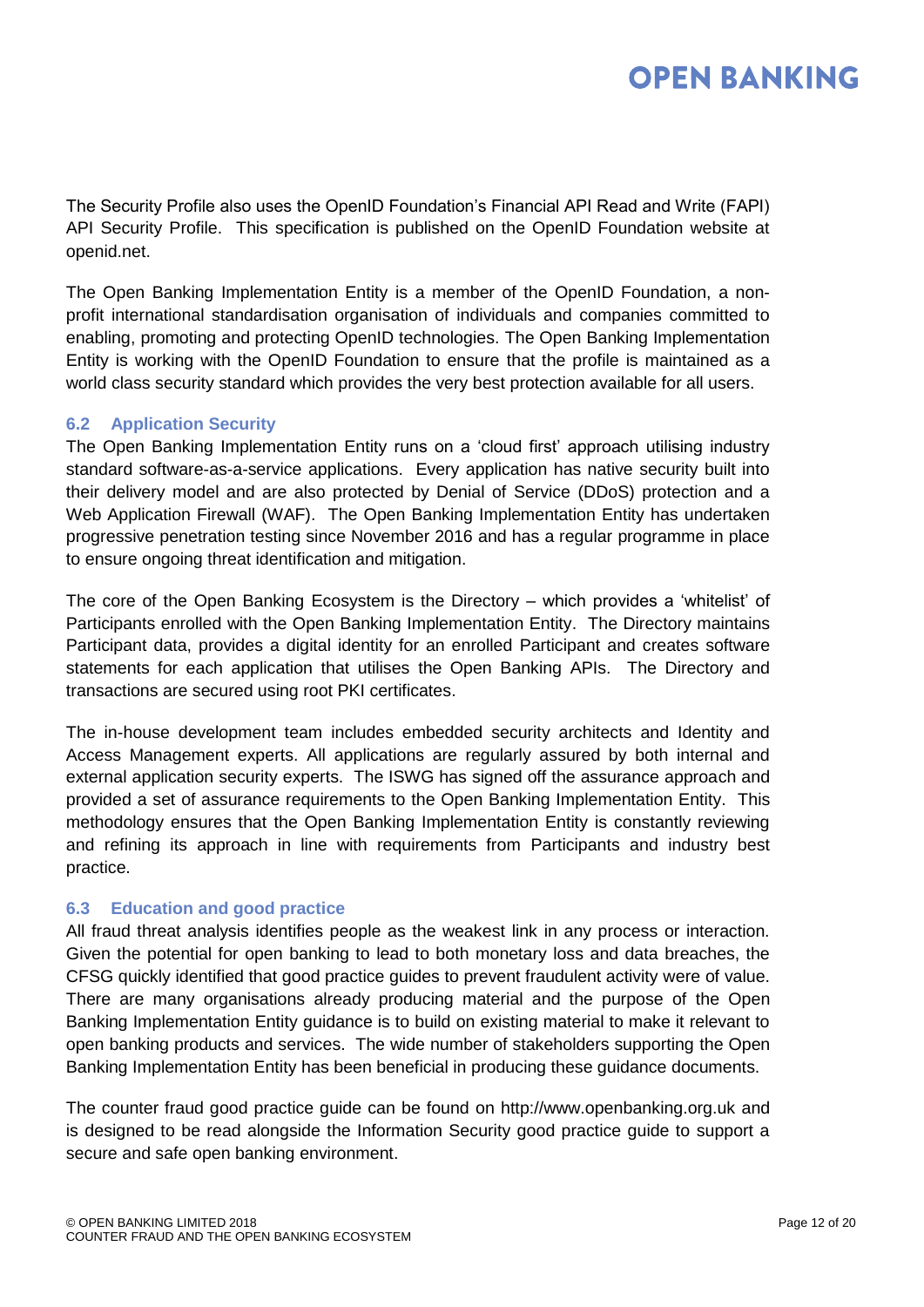#### <span id="page-12-0"></span>**6.4 Operational Controls**

The 'Insider Threat' of fraud can be accidental (a mistake) or malicious (intentional). Corrupt individuals working within banks are considered by the NCA to be a key enabler of fraud<sup>5</sup>; it is reasonable to extend this in the context of open banking. All Open Banking Implementation Entity workers are vetted during the recruitment process and robust management processes are in place and regularly reviewed.

#### <span id="page-12-1"></span>**6.5 API Risk Indicators**

Following feedback from the ISWG as well as the CFSG, several risk indicators were included in the Open Banking Implementation Entity Read/Write APIs. Whilst these do not remove the need for each ASPSP to undertake their operational fraud risk activity, they provide additional contextual information that can support internal ASPSP fraud prevention and detection processes.

#### <span id="page-12-2"></span>**6.6 Participant Fraud Controls**

All ASPSPs have established successful fraud operations teams identifying, managing and mitigating fraudulent activity within their operating environments. It is outside the scope of this approach to detail or suggest policies and processes that Participants should adopt for their organisations.

The CFSG fraud threat analysis and the Open Banking Implementation Entity mitigations have enabled existing counter fraud teams to identify potential changes to their risk profile that they will be facing once the Open Banking APIs are a live channel for their customers. Responsibility for adapting to those changes and mitigating the risks sits within each organisation to manage in line with their risk profile and appetite.

ASPSPs should ensure that access to payment accounts to TPPs is provided without discrimination. This must enable sufficient account access to allow the TPP to perform the service which the PSU has requested. It is possible for ASPSPs to deny access to a TPP based on objective and non-discriminatory reasons such as suspicion of fraud. When denying access, ASPSPs must notify the FCA or their relevant regulator.

The Open Banking Implementation Entity APIs involve a 'redirection model' - which means that the PSU is authenticated in the domain of their ASPSP for payment initiation or account information transactions. Existing ASPSP fraud prevention and detection engines will continue to be utilised to ensure transaction requests are genuine. Should a PSU fail to authenticate themselves at the ASPSP, a transaction request would be declined in line with policy of the ASPSP.

<sup>5</sup> National Crime Agency – Strategic Assessment of Serious and Organised Crime, 2017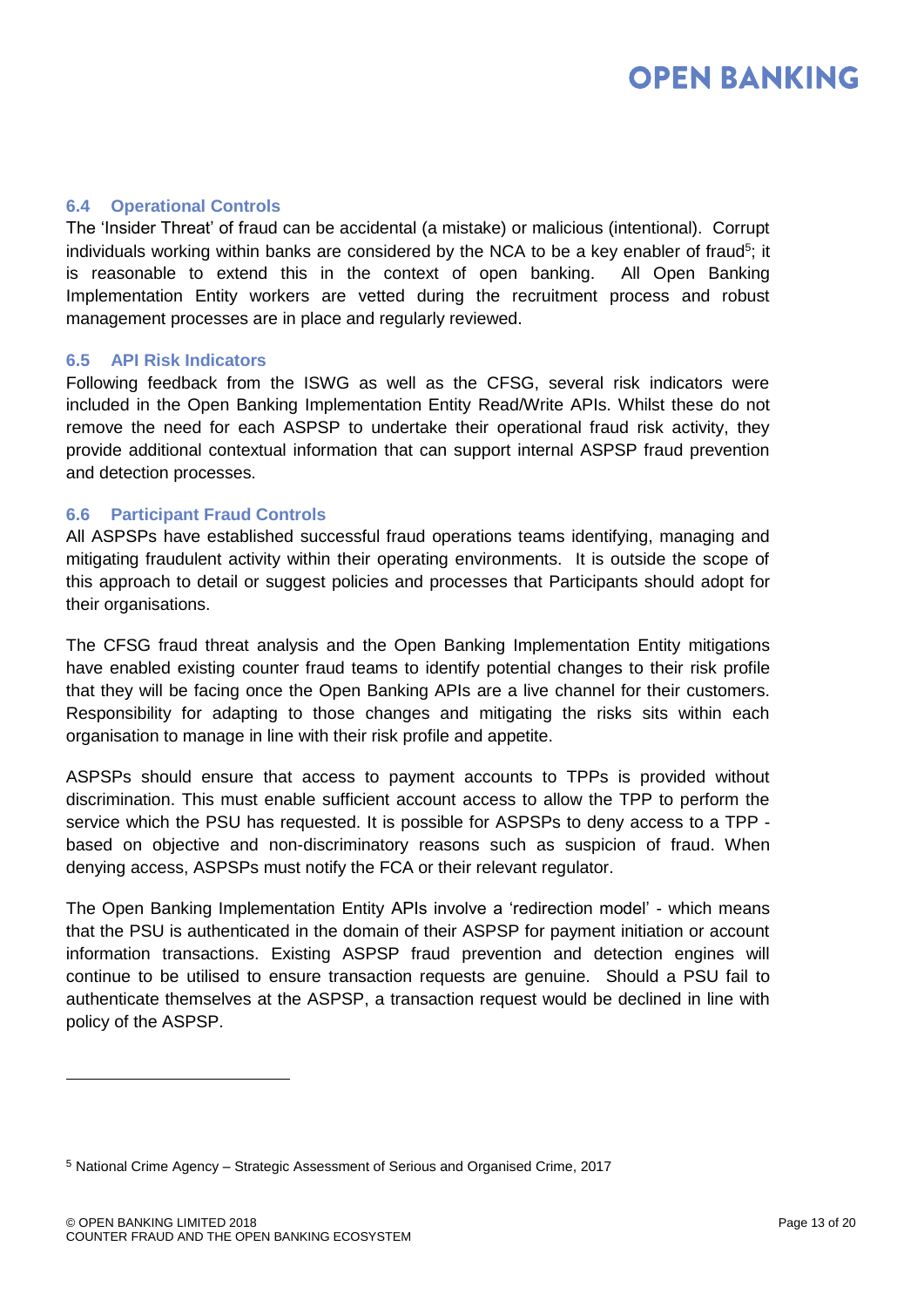The CMA Order<sup>6</sup> requirement for a 'whitelist' of Participants, which is achieved through the Directory enrolment process, provides additional certainty that Participants are appropriately regulated.

### <span id="page-13-0"></span>**7 FRAUD DETECTION**

Fraud detection occurs when fraud prevention has failed and aims to identify fraud as quickly as possible. Fraud detection is continuously required as it is unlikely that organisations or individuals will be aware that fraud prevention techniques have failed. It is important that both the Open Banking Implementation Entity and Participants take measures to prevent fraud. Equally importantly, strong detection methods are required to identify the fraud as soon as possible. As fraud vectors are continuously evolving, fraud detection methods must also evolve.

#### <span id="page-13-1"></span>**7.1 Participant Enrolment**

The CMA Order requires whitelisting as a system for the approval of TPPs to participate in the Open Banking Ecosystem. Open Banking Participants are required to enrol onto the Directory. Once enrolled, Participants will receive digital certificates and be able to create software statements that will enable trusted transactions in the open banking ecosystem.

The Open Banking Implementation Entity enrolment process includes a check against relevant competent authority registers to ensure that Participants have the appropriate regulatory permissions. The Open Banking Implementation Entity has additionally engaged a specialist provider to undertake identity verification checks to ensure that individuals are who they say they are, and are authorised to enrol on behalf of the entity they claim to be associated with. Following review from the OB Support Services Working Group (SSWG) and endorsement from the ISWG and Regulatory & Legal Working Group (RLWG), these checks are based on known standards and processes equivalent to levels that meet civil court requirements. The Open Banking Implementation Entity has used the approach outlined in the UK Good Practice Guide 45 (GPG45) in accordance with Level of Assurance 2 (LOA2) as the basis for specifying this service. Further information can be found at:

#### [https://www.gov.uk/government/uploads/system/uploads/attachment\\_data/file/370033/GPG\\_](https://www.gov.uk/government/uploads/system/uploads/attachment_data/file/370033/GPG_45_identity_proofing_v2_3_July_2014.pdf) 45 identity proofing v2 3 July 2014.pdf

The Open Banking Implementation Entity also validates the link between an individual and an organisation prior to going live with the full service on 13th January 2018. This aligns to the joint CESG/Cabinet Office Good Practice Guide 46 – Organisation Identity.

<sup>6</sup> The Retail Banking Market Investigation Order 2017, Part 2,10.2.3\*c)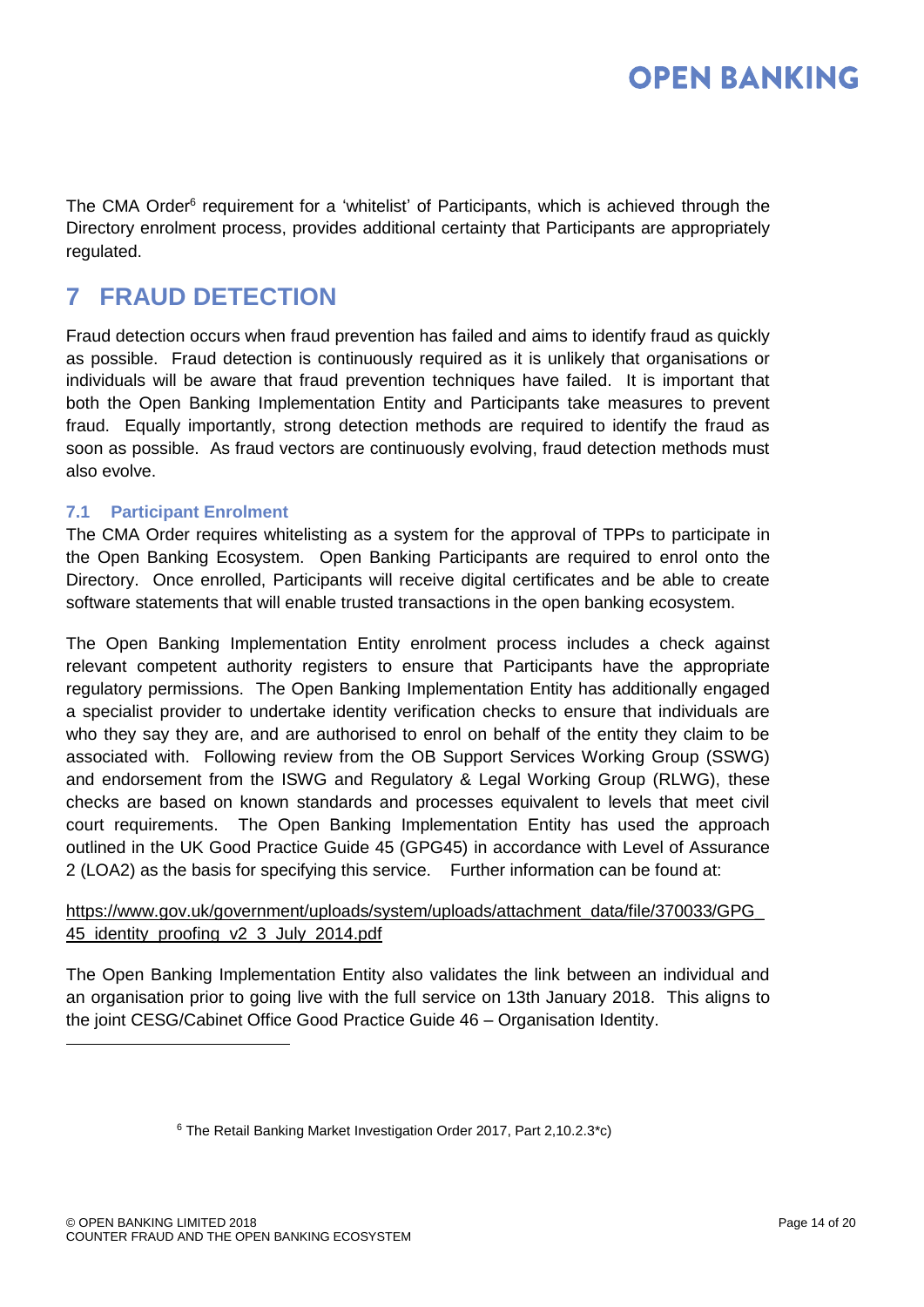#### [https://www.gov.uk/government/uploads/system/uploads/attachment\\_data/file/271278/Good\\_](https://www.gov.uk/government/uploads/system/uploads/attachment_data/file/271278/Good_practice_guide_organisation_identity.pdf) [practice\\_guide\\_organisation\\_identity.pdf](https://www.gov.uk/government/uploads/system/uploads/attachment_data/file/271278/Good_practice_guide_organisation_identity.pdf)



*Fig 5 January 2018 Participant enrolment process*

#### <span id="page-14-0"></span>**7.2 Security Operations**

In February 2017, the Open Banking Implementation Entity Information Security team defined the requirement for a security operations centre (SOC) that was supported by a security incident and event monitoring (SIEM) solution. The SIEM takes log feeds from all Open Banking systems and uses automated learning alongside predefined use cases to identify security incidents and anomalous behaviour. Some of these security incidents will be attempted fraud or attacks on the Open Banking Implementation Entity's systems to perpetrate fraud. Incidents and events will be investigated and reported. When combined with Information and Intelligence Sharing, this data and analysis will be of benefit to the Open Banking Ecosystem and Participants.

#### <span id="page-14-1"></span>**7.3 Information and Intelligence Sharing**

Financial Fraud Action UK (FFA UK) already has an established membership model for sharing information and intelligence relating to fraud in UK financial institutions. This benefits from sharing of knowledge and good practice across members as well as identifying new and emerging threats from the data provided. In 2018, FFA UK aims have a membership model that is open to TPPs as well as ASPSPs and provide services that relate to open banking transactions.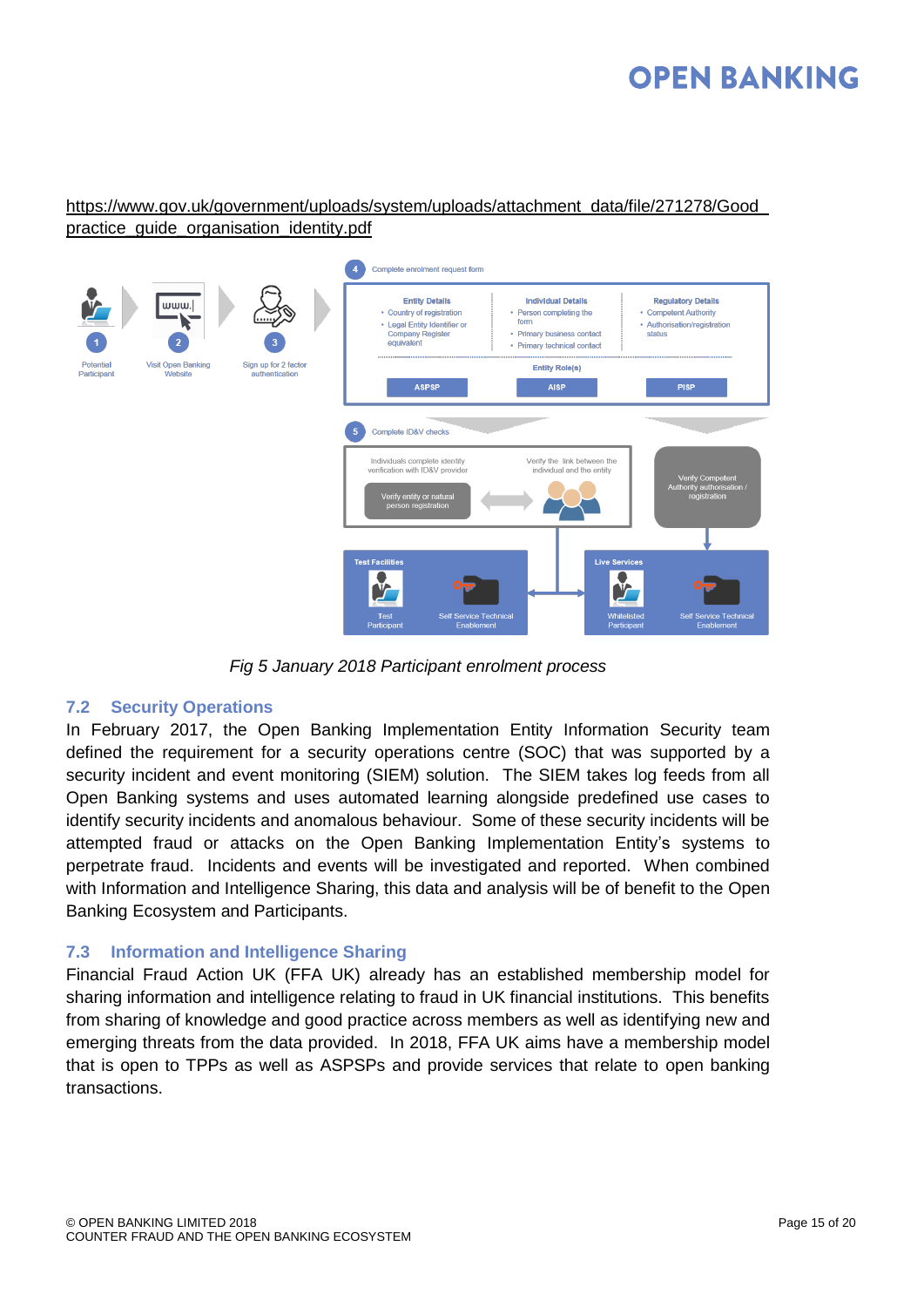In addition, Participants will have the opportunity to participate in regular fraud calls for a limited period following the launch of the Open Banking Ecosystem on 13th January. The duration of this service will be determined by Participants on an iterative basis.

Beyond the launch of open banking transactions, Participants will be able to benefit from existing FFA UK services – sharing data via the Financial Intelligence Sharing Service (FISS), comparing performance to peer organisations (from anonymised data) and access to regulators and law enforcement agencies to respond to fraudulent activity on an industry basis.

### <span id="page-15-0"></span>**8 FRAUD RESPONSE**

Strong fraud prevention and detection techniques also require strong responses to fraud combine into an environment that deters perpetrators of fraud. The Open Banking Implementation Entity has several response techniques that create fraud deterrence.

#### <span id="page-15-1"></span>**8.1 Revocation**

The Open Banking Implementation Entity may only revoke access to the Directory when the relevant competent authority has revoked the regulatory status of a Participant and this appears on their register. A Participant can also request voluntary withdrawal from the Directory. Use cases have been developed and built into the Directory release for 13th January 2018 to reflect these scenarios. Revocation will be undertaken in line with Service Level Agreements approved by the IESG.

#### <span id="page-15-2"></span>**8.2 Liability Model**

Liability in the open banking ecosystem is generally governed by the liability model as described in the Payment Service Regulations (PSRs). In addition, the Open Banking Implementation Entity has developed a recommended dispute management system which has just launched.

#### <span id="page-15-3"></span>**8.3 Data breaches**

Liability for data breaches is defined in the Data Protection Act 1998 and from May 2018 with the applicability of the General Data Protection Regulation (GDPR) and other associated legislation.

#### <span id="page-15-4"></span>**8.4 Financial fraud and unauthorised transactions**

The Payment Services Regulations clearly stipulate that in the circumstances where a PSU identifies an unauthorised transaction (which could include fraud) the ASPSP must immediately refund the PSU. The ASPSP can decide whether to pursue a claim against the TPP for the amount that was refunded to the PSU. Participants will be encouraged to use the Open Banking Implementation Entity approach to dispute management to resolve issues pragmatically and quickly.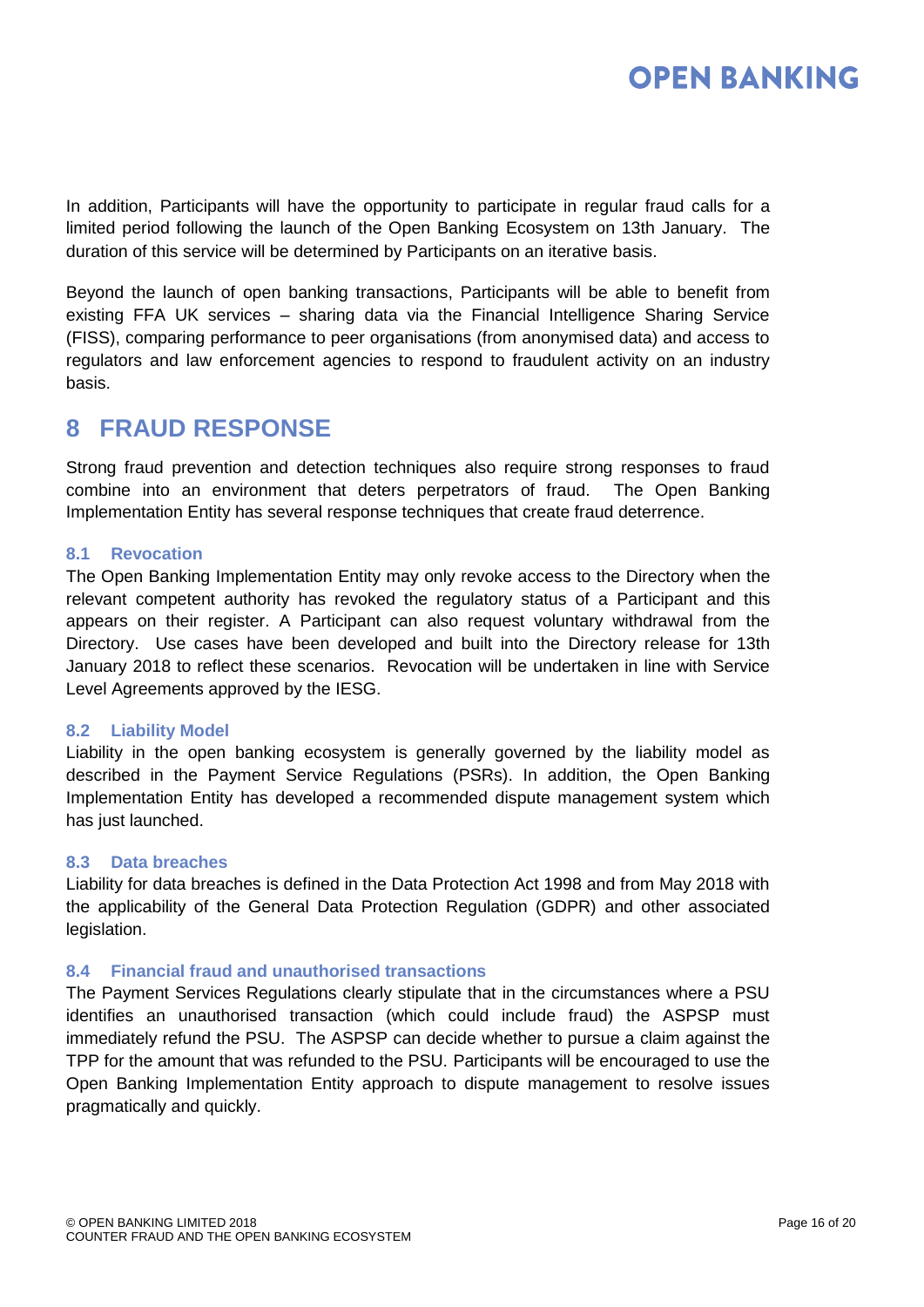#### <span id="page-16-0"></span>**8.5 Dispute management system**

The option to resolve economic loss via legal action is costly and time consuming. The Open Banking Implementation Entity has therefore developed a voluntary dispute management system which will provide a pragmatic approach to managing issues between Participants.

The model is in two phases:

- *Phase One*: a proposed mechanism for a standard communication protocol between all involved ASPSP(s) and TPP(s). This is facilitated by paper based forms and specifications for completion and maintenance of details of complaint/dispute handling contacts at each participating entity. This is aimed at allowing for an early resolution between all parties involved.
- *Phase Two*: An escalation process which encompasses the existing Financial Ombudsman solution and is looking to define a suitable substitute for the Financial Ombudsman where the dispute is outside their remit (i.e. not related to an individual/microenterprise) to facilitate resolution ahead of any need for legal action whilst not removing that option from any party should they so wish.

### <span id="page-16-1"></span>**9 FURTHER MITIGATIONS FOR FUTURE INVESTIGATION**

The Open Banking Implementation Entity has ensured that strong counter fraud defences and security are at the core of its solution. The timeline for implementation of the CMA remedies was extremely challenging and several further techniques will be examined and assessed during 2018 for potential application within the Open Banking Ecosystem. Furthermore, the expansion of the Open Banking Implementation Entity scope announced in November 2017, introduces additional deliverables that will require a fraud threat analysis and potentially additional counter fraud measures.

Many of these solutions will be readily available and require limited adaptation for transactions within the open banking ecosystem. Some are outside of the Open Banking Implementation Entity scope; in these instances, the Open Banking Implementation Entity role will be scoping and analysis of potential implementation options.

#### <span id="page-16-2"></span>**9.1 Data and Analytics**

The development and introduction of big data and big data analytics tools could be of value to countering fraud within the Open Banking Ecosystem. More recent developments such as user behaviour and predictive analytics mean that having the capability to analyse transaction and fraud data can lead to valuable insight to emerging threats and attacks to the benefit of all Participants.

Implementing this is outside the scope of the Open Banking Implementation Entity and an external organisation is more likely to have the capability and capacity to co-ordinate across different interested parties. Work will be undertaken in 2018 to explore the potential for the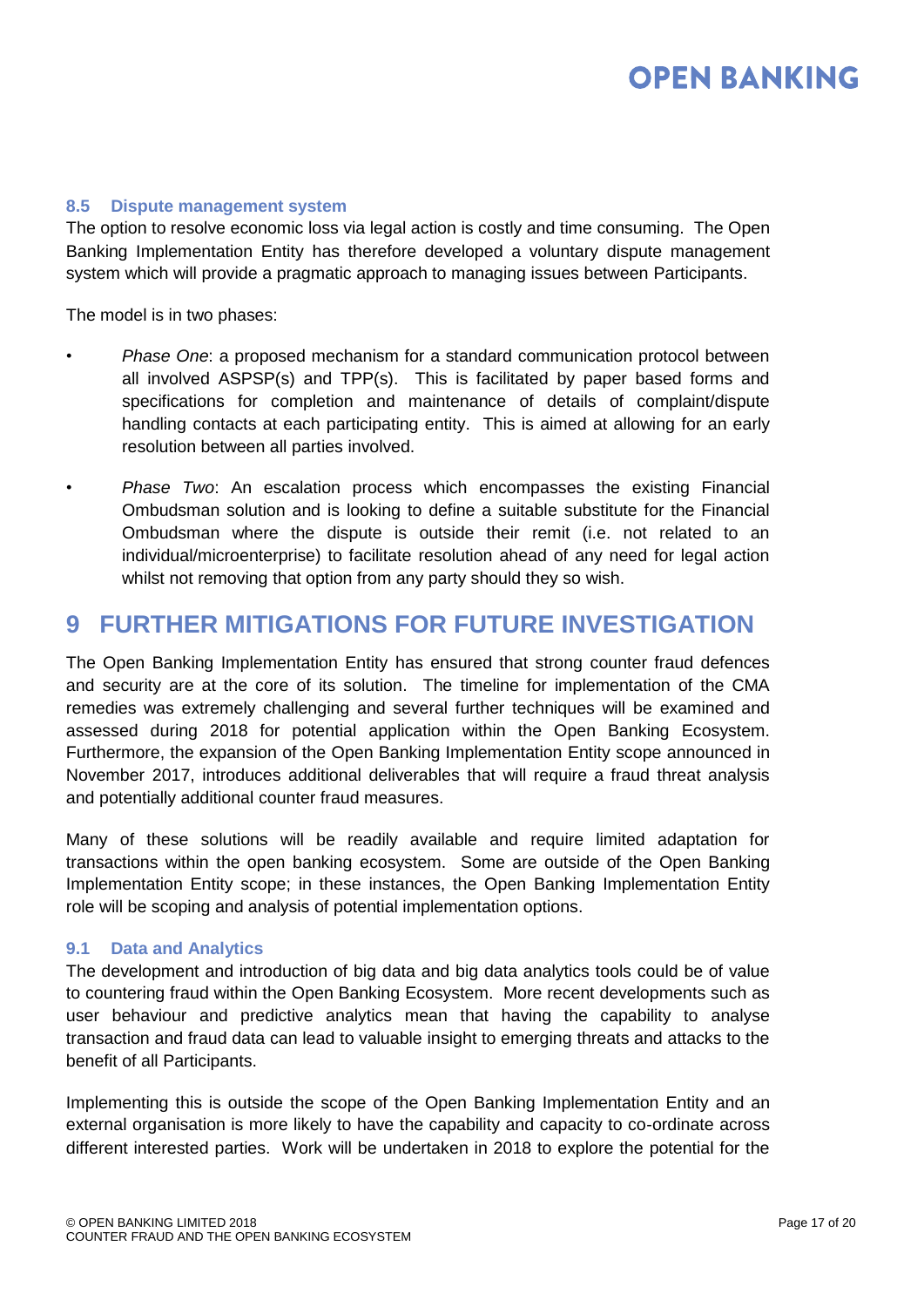use of data analytics to monitor and analyse fraud. The CFSG has already identified potential partners in this area.

#### <span id="page-17-0"></span>**9.2 Operational Risk Management Capability**

No counter fraud approach will completely eradicate fraud  $-$  and new threats and threat actors will be emerging as open banking services develop. The Open Banking Implementation Entity is also developing further functionality which could introduce new fraud threats and require ongoing risk management capability to identify and respond to new fraud risks.

There are some simple operational activities that the Open Banking Implementation Entity can undertake to build further fraud prevention and detection into its operations:

- *Membership of Cifas and FFA UK* these organisations provide shared information and intelligence relating to known and suspected fraud. Cifas is a non-profit organisation that hosts cross-sector fraud databases and provides services relating to UK bank account holders and vulnerable people.
- *Use of an anti-phishing detection service* a common fraud vector is phishing where a fraudulent party impersonates a legitimate organisation. Many third parties provide services to detect and takedown organisations falsely impersonating the Open Banking Implementation Entity. When combined with membership of an organisation such as Cifas, information could be shared with other parties to prevent fraud elsewhere.
- *Implementation of Domain-based Message Authentication, Reporting and Conformance service (DMARC)* – DMARC protects against domain name spoofing and can be used to detect against unauthorised email activity and automatically block or discard them in accordance with the Open Banking Implementation Entity Information Security policy.

#### <span id="page-17-1"></span>**9.3 Machine Based Learning**

Although the Open Banking Implementation Entity does not undertake any PSU transactions, the entry point to the Directory remains a potential weakness within the Ecosystem. As the Directory becomes more mature and the nature of fraud risks clearer, the Open Banking Implementation Entity should identify and scope potential fraud detection activity that could be built into the Directory enrolment and Identity and Access Management (IAM) solutions and monitored via the Open Banking Implementation Entity SIEM. Machine based learning and behavioural analytics are two of the tools that will be assessed and reviewed for applicability to the Open Banking Implementation Entity technical implementation.

#### <span id="page-17-2"></span>**9.4 Co-ordinated response across Participants**

It is unlikely that fraudsters will target customers of only one ASPSP – meaning that some level of co-ordination in responding to detected fraud will be required. This is likely to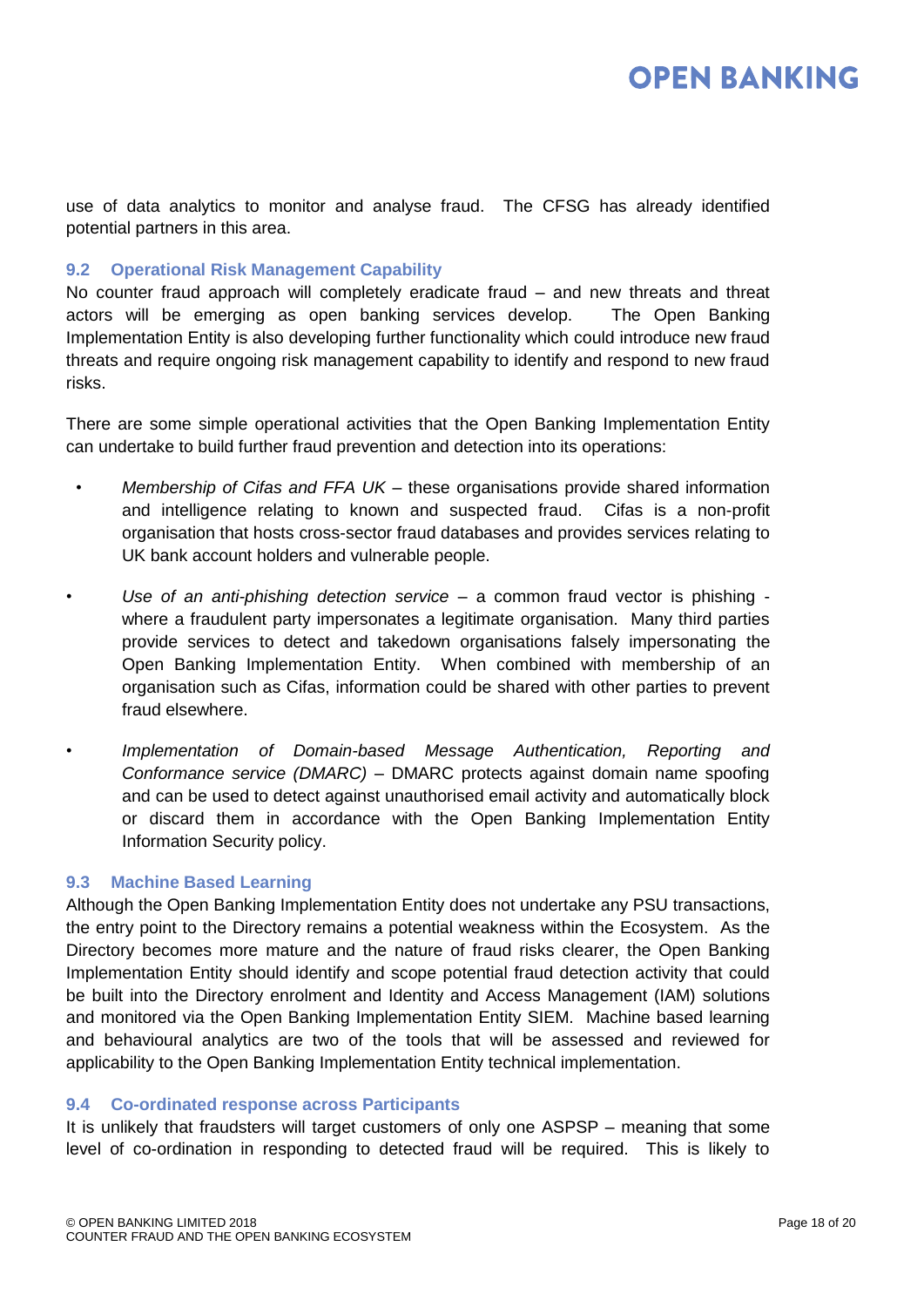combine many of the techniques outlined above but also needs to incorporate crisis management and communications responses, including:

- Strategic plans for communications protocols, contacts
- Shared incident management and incident response plans
- Shared governance and decision making

#### <span id="page-18-0"></span>**9.5 Crisis Response**

The Open Banking Implementation Entity is only able the revoke entities from the Directory once that entity has been revoked from the relevant regulatory register by its competent authority. To respond to fraudulent activity in extreme circumstances, it may be considered useful for the Open Banking Implementation Entity to take be able to take central action to limit damage on the OB ecosystem. For example, immediate suspension of a service or Participant where clear trigger points identify a clear and present danger.

This cannot be implemented without agreement from the FCA, legal/regulatory and other experts that it is possible (or desirable) to add functionality to suspend a Participant when there is robust evidence that fraudulent activity is taking place across the ecosystem. The scope of the Open Banking Implementation Entity does not allow this action to be taken; the Open Banking Implementation Entity is required to scope and analyse potential options and gain relevant regulatory approval for any proposed process.

#### <span id="page-18-1"></span>**9.6 Sharing of intelligence relating to data breaches**

The challenge for Participants and PSUs is that a data breach from one entity could then be used to perpetrate fraud at another entity, and this may not be obvious to the entity reporting the data breach. The Open Banking Implementation Entity will work with consumer groups, Participants and the Information Commissioner's Office to identify whether it would be desirable or possible for data breaches to be shared with all ASPSPs so that the ASPSPs can utilise internal fraud detection and prevention techniques to reduce the downstream impact on PSUs. This would need to balance the legal basis and PSU's privacy with the benefits to the PSU and entities involved in the ecosystem. Additionally, an appropriate legal basis will need to be identified to enable such information sharing. This and associated technical considerations will need to be fully scoped before progressing.

### **Glossary of Terms**

For further information on the terms used within this document please refer to the Glossary on the Open Banking website at [www.openbanking.org.uk](http://www.openbanking.org.uk/)